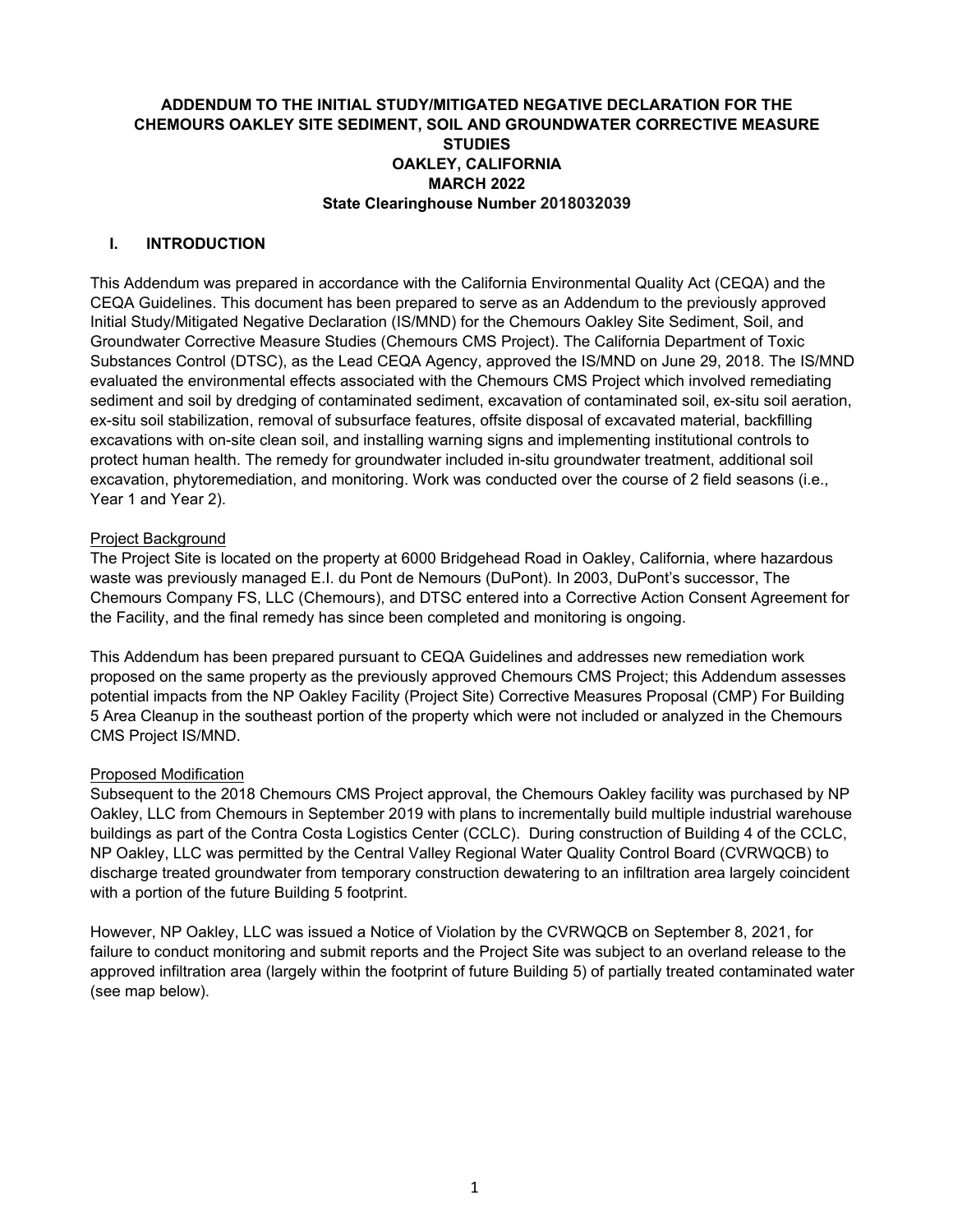

An investigation was conducted at the Project Site to evaluate the potential soil, soil vapor and groundwater impacts from the contamination of the infiltration area. The Project Site was investigated for volatile organic compounds (VOC), metals, fluoride, and organolead. Elevated concentrations of VOCs were detected in soil vapor and groundwater, and arsenic exceeded the site-specific background concentration in two samples. Investigation findings were summarized in the Building 5 Pre-Construction Supplemental Investigation Report (Roux Associates, Inc., December 16, 2021).

Based on investigation findings, the CMP includes the installation of three groundwater monitoring wells, groundwater monitoring, and institutional controls, including a Land Use Covenant (LUC) that will restrict the site to commercial/industrial land use and require the implementation of a groundwater management plan.

The CMP also includes the prior time-critical Interim Measures Workplan excavation of approximately 30,000 cubic yards and offsite disposal activities of volatile organic carbon (VOC)-impacted soil. The implementation of the Interim Measures Workplan was required to prevent the spread of contamination and reduce the cumulative risks to human health and the environment. The Interim Measures Workplan was approved on January 13, 2022.The targeted soil removal was completed from January 18 through February 17, 2022.

Pursuant to CEQA Guidelines [Cal. Code Regs., tit. 14, §15164(c)], this Addendum is not being circulated for public review. A Notice of Determination will be filed with the State of California Office of Planning and Research, State Clearinghouse, upon project approval.

# **II. PURPOSE OF ADDENDUM AND CEQA REQUIREMENTS**

The purpose of this Addendum is to address the environmental effects of the activities described in the NP Oakley Facility CMP to determine whether any significant environmental impacts that were not identified in the IS/MND would result in significant impact or, whether previously identified significant impacts would be substantially more severe. This document has been prepared in accordance with the CEQA Guidelines, [Cal.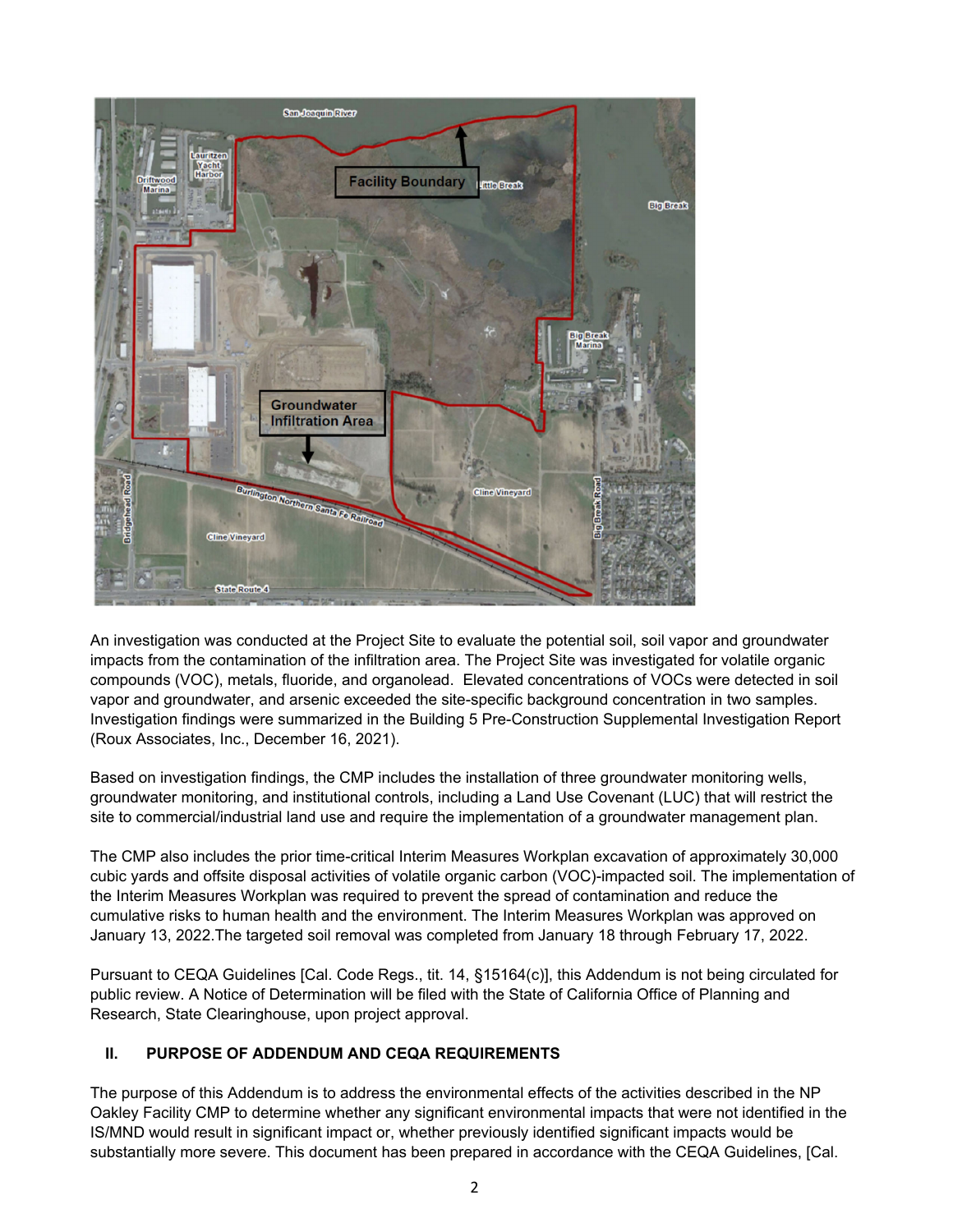Code Regs., Title 14, §15164 and §15162] and addresses the proposed NP Oakley Facility CMP related activities relative to the Chemours CMS.

## **III. BASIS FOR DECISION TO PREPARE AN ADDENDUM**

The California Environmental Quality Act (CEQA) requires that the proposed project be reviewed to determine the environmental effects that would result if the project is approved and implemented. California Public Resources Code Section 21166 and CEQA Guidelines Sections 15162 and 15164 set forth the criteria for determining whether a subsequent Environmental Impact Report (EIR), subsequent negative declaration, addendum, or no further documentation be prepared in support of further agency action on the project. Pursuant to CEQA Guidelines Section 15162, a subsequent EIR or negative declaration shall be prepared if any of the following criteria are met:

- (a) When an EIR has been certified or negative declaration adopted for a project, no subsequent EIR shall be prepared for that project unless the lead agency determines, on the basis of substantial evidence in the light of the whole record, one or more of the following:
	- (1) Substantial changes are proposed in the project which will require major revisions of the previous EIR or negative declaration due to the involvement of new significant environmental effects or a substantial increase in the severity of previously identified significant effects;
	- (2) Substantial changes occur with respect to the circumstances under which the project is undertaken which will require major revisions of the previous EIR or negative declaration due to the involvement of new significant environmental effects or a substantial increase in the severity of previously identified significant effects; or
	- (3) New information of substantial importance, which was not known and could not have been known with the exercise of reasonable diligence at the time the previous EIR was certified as complete or the negative declaration was adopted, shows any of the following: (A) The project will have one or more significant effects not discussed in the previous EIR or negative declaration;

(B) Significant effects previously examined will be substantially more severe than shown in the previous EIR;

(C) Mitigation measures or alternatives previously found not to be feasible would in fact be feasible and would substantially reduce one or more significant effects of the project, but the project proponents decline to adopt the mitigation measure or alternative; or (D) Mitigation measures or alternatives which are considerably different from those analyzed in the previous EIR would substantially reduce one or more significant effects on the environment, but the project proponents decline to adopt the mitigation measure or alternative.

(b) If changes to a project or its circumstances occur or new information becomes available after adoption of a negative declaration, the lead agency shall prepare a subsequent EIR if required under subdivision (a). Otherwise, the lead agency shall determine whether to prepare a subsequent negative declaration, and addendum, or no further documentation.

In determining whether an Addendum is the appropriate document to analyze the proposed modifications to the project and its approval, CEQA Guidelines Section 15164 (Addendum to an EIR or Negative Declaration) states:

a) The lead agency or a responsible agency shall prepare an addendum to a previously certified EIR if some changes or additions are necessary but none of the conditions described in Section 15162 calling for preparation of a subsequent EIR have occurred.

b) An addendum to an adopted negative declaration may be prepared if only minor technical changes or additions are necessary or none of the conditions described in Section 15162 calling for the preparation of a subsequent EIR or negative declaration have occurred.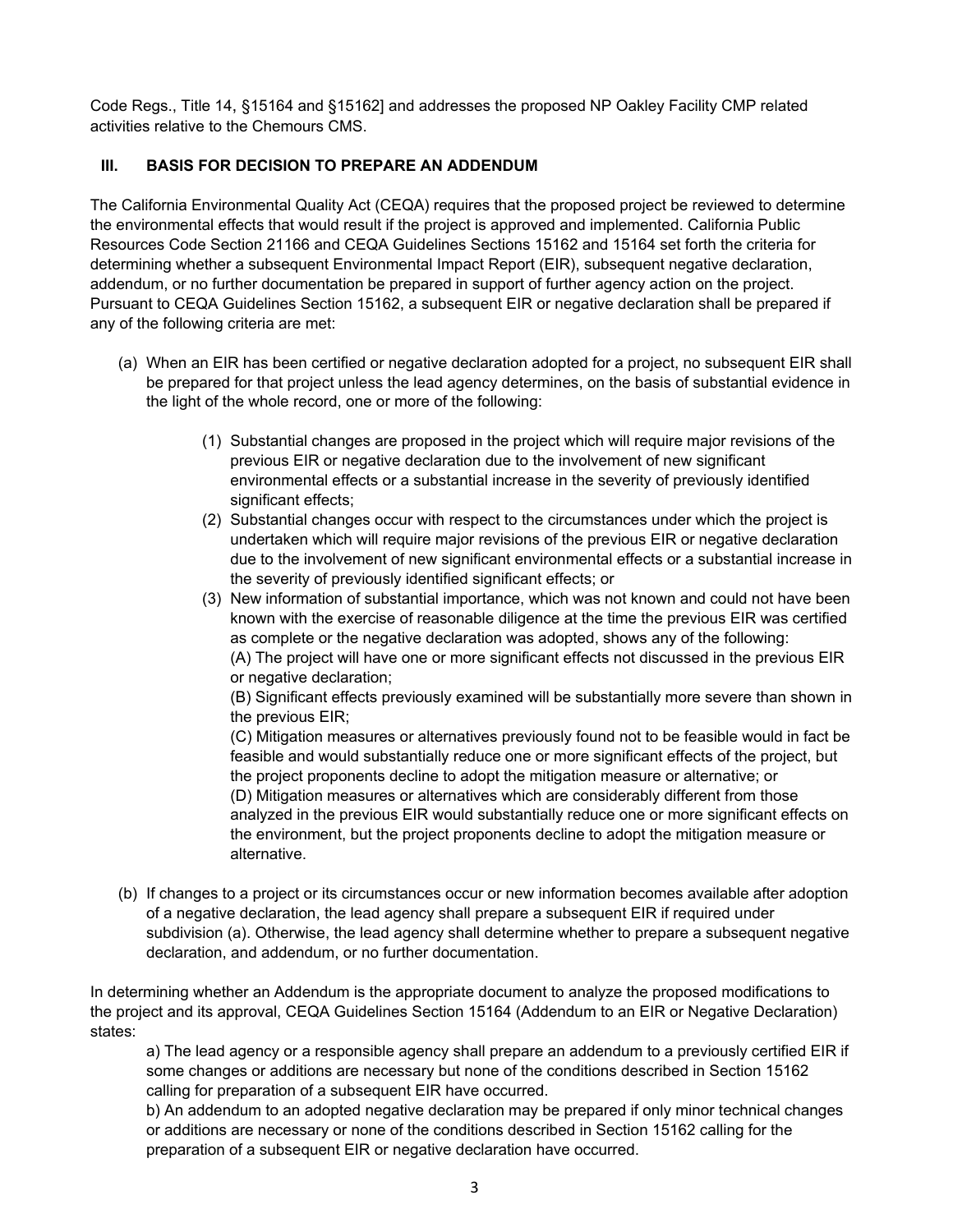c) An addendum need not be circulated for public review but can be included in or attached to the final EIR or adopted negative declaration.

d) The decision-making body shall consider the addendum with the final EIR or adopted negative declaration prior to making a decision on the project.

e) A brief explanation of the decision not to prepare a subsequent EIR pursuant to Section 15162 should be included in an addendum to an EIR, the lead agency's required findings on the project, or elsewhere in the record. The explanation must be supported by substantial evidence.

As demonstrated in the environmental analysis provided in Section V, Environmental Impact Analysis, the NP Oakley Facility CMP does not meet the criteria for preparing a subsequent EIR or negative declaration as established under CEQA Guidelines Section 15162.

## **IV. APPLICATION OF PREVIOUSLY CERTIFIED ENVIRONMENTAL DOCUMENTATION TO CORRECTIVE MEASURES PROPOSAL**

The IS/MND evaluated the potential impacts associated with proposed remediation activities described in the Chemours CMS reports. The following similar additional activities subject to CEQA are proposed in the CMP to address soil vapor and groundwater contamination at the Project Site in 2022:

- Time-critical removal of soils impacted by the Building 5 Area Release (already completed).
- Groundwater wells (3) will be installed upgradient and downgradient of Building 5, and monitored quarterly for the first year, then as required by a future Operation and Maintenance [O&M] Plan to ensure the contamination is not migrating.
- Institutional controls will be implemented via a Land Use Covenant to ensure protectiveness and integrity of the remedy.
- A vapor intrusion mitigation system (VIMS) will be constructed for Building 5 to protect future occupants.
- Preparation of an Operation and Maintenance (O&M) Plan for the Site.

# **V. ENVIRONMENTAL IMPACT ANALYSIS**

This section of the Addendum provides analysis and cites substantial evidence that supports the conclusion that the actions being implemented under the NP Oakley Facility CMP do not meet the criteria requiring preparation of a subsequent IS/MND. As required under CEQA Guidelines Section 15164(d), "… the decisionmaking body shall consider the addendum with the final EIR or adopted negative declaration prior to making a decision on the project." A brief explanation of the decision to not prepare a subsequent document shall be supported by substantial evidence.

The Project Site (NP Oakley Facility) occupies the same property footprint as the Chemours Oakley Facility subject to the Chemours CMS and IS/MND approved on June 29, 2018. The NP Oakley Facility remediation activities will not occur in or near the wetland areas. Because the Project Site occupies the same property footprint and consists of similar remediation activities, all potential environmental impacts related to the physical conditions of the Project Site would be similar to those previous identified in the adopted IS/MND.

The proposed CMP does not require any action that changes the circumstance of the previous Chemours project approvals. No substantially altered use would be developed on-site; after remediation the site will be developed as planned and approved, as part of the CCLC. The surrounding environment is largely unchanged from that identified in previous documents, except for continued progress on development of the CCLC. No new or existing adjacent use would be impacted by the CMP. The location, size, and nature of proposed onsite uses (e.g., CCLC development) are unchanged from that previously addressed in the approved IS/MND or this Addendum. Due to this similarity in uses, it is reasonable to conclude that the severity of identified impacts related to specific land uses would not exceed that previously identified in either the adopted IS/MND or this Addendum.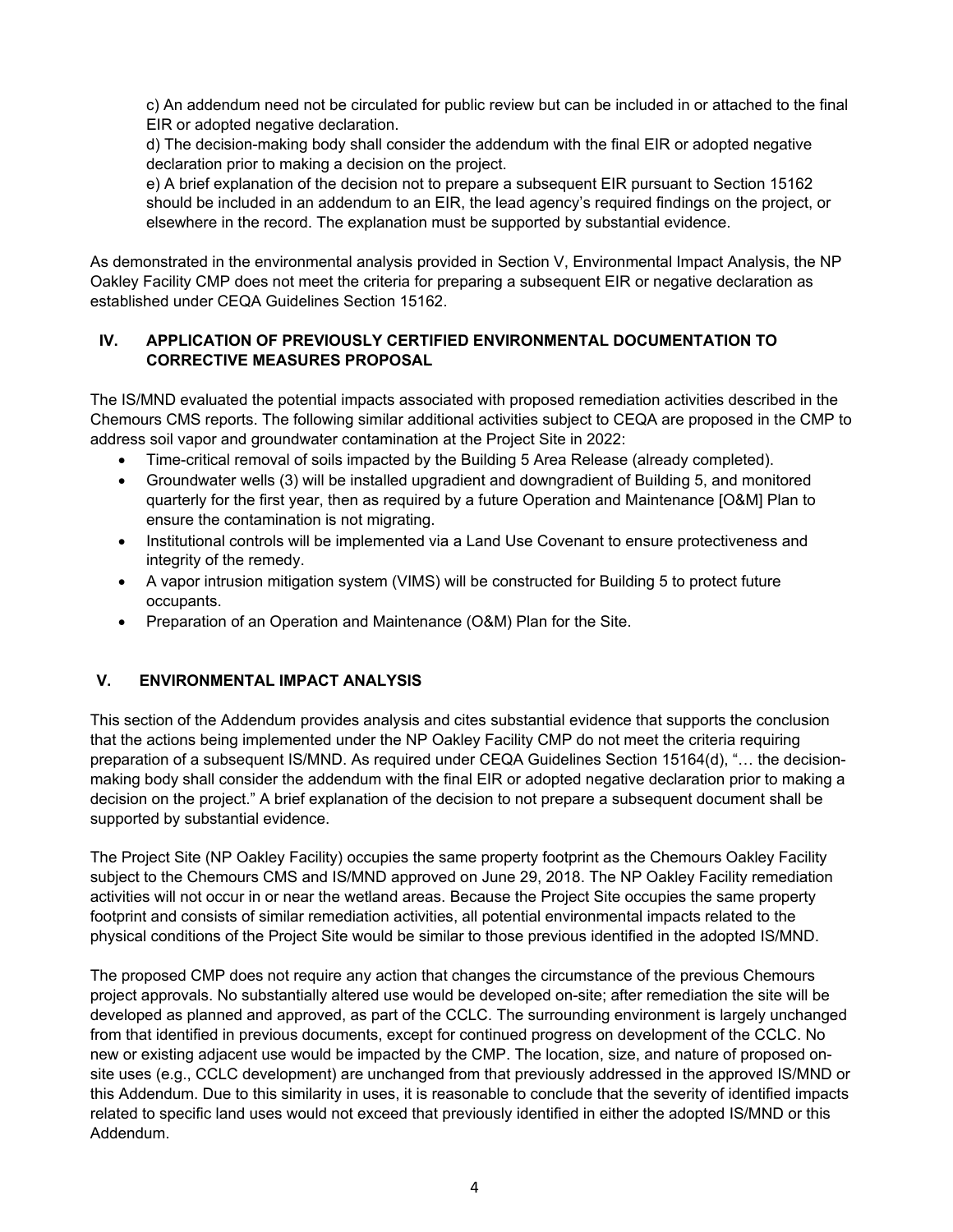The mitigation measures identified in the adopted IS/MND for the Chemours CMS Project are not applicable to the NP Oakley CMP. Because the work being conducted under the CMP is limited to the CCLC and does not include any wetland or undisturbed areas that serve as habitat for threatened and endangered species or migratory birds where some of the Chemours remediation occurred, biological resources are not at risk. In additional, no cultural resources are anticipated due to the extent of previous site disturbances. Compliance with appropriate project mitigation as well as applicable City, state and federal conditions, guidelines and regulations would apply; thereby reasonably assuring the CMP project activities are implemented in a safe and effective manner. In the absence of any new impact or the increase in severity of a previously identified impact, no new mitigation is warranted.

Implementing the CMP activities at the Project Site would not alter the analysis or findings detailed in the IS/MND for the following impact issue areas: Aesthetics, Agricultural Resources, Land Use and Planning, Mineral Resources, Population and Housing, Public Services, Recreation, and Utilities and Service Systems. The CMP occupies the same property identified in the adopted IS/MND and consists solely of similar remediation activities within the CCLC development area. The CMP activities do not expand work outside of the Facility or into sensitive habitats or areas not planned for future development as part of the CCLC, include more intensive activity, nor require the installation of structures or facilities that would alter the less than significant findings detailed in the approved IS/MND. Therefore, the Project would not create new impacts or increase the severity of a previously identified environmental impact.

The CMP remediation activities would also have no new environmental impacts associated with remaining resource areas: Air Quality, Biological Resources, Cultural Resources, Geology and Soils, Greenhouse Gases, Hazards and Hazardous Materials, Hydrology and Water Quality, Noise, Transportation and Traffic, and Tribal Cultural Resources. The impacts associated with the CMP for these issue areas would be within the scope of impacts identified in the approved IS/MND, as described below.

### **AESTHETICS**

IS/MND. Remediation activities did not alter the visual character of the property, so there was no impact on aesthetics.

CMP. The Project would not create new impacts or increase the severity of a previously identified environmental impact identified in the approved IS/MND.

### **AGRICULTURAL RESOURCES**

IS/MND. Remediation had no impacts because the property has no current or planned future agricultural or forest uses.

CMP. The Project would not create new impacts or increase the severity of a previously identified environmental impact identified in the approved IS/MND.

#### **AIR QUALITY**

IS/MND. Remediation activities were subject to construction dust mitigation measures implemented in accordance with requirements of the Bay Area Air Quality Management District (BAAQMD). The project would not conflict with or obstruct implementation of the applicable air quality plan. Potential diesel fumes from construction equipment would not impact residents due to their distance from the Site. Therefore, impacts would be less than significant.

CMP. Remediation activities will mainly be short term, with minimal long-term impacts from workers occasionally traveling to the site to conduct routine monitoring. Protocols for mitigation of potential fugitive dust emissions from heavy equipment have been incorporated into the CMP. Dust control measures include, but are not necessarily limited to, watering exposed surfaces (e.g., staging areas, soil piles, graded areas, and unpaved access roads), ensuring trucks transporting soil off-site are covered; removing visible mud or dirt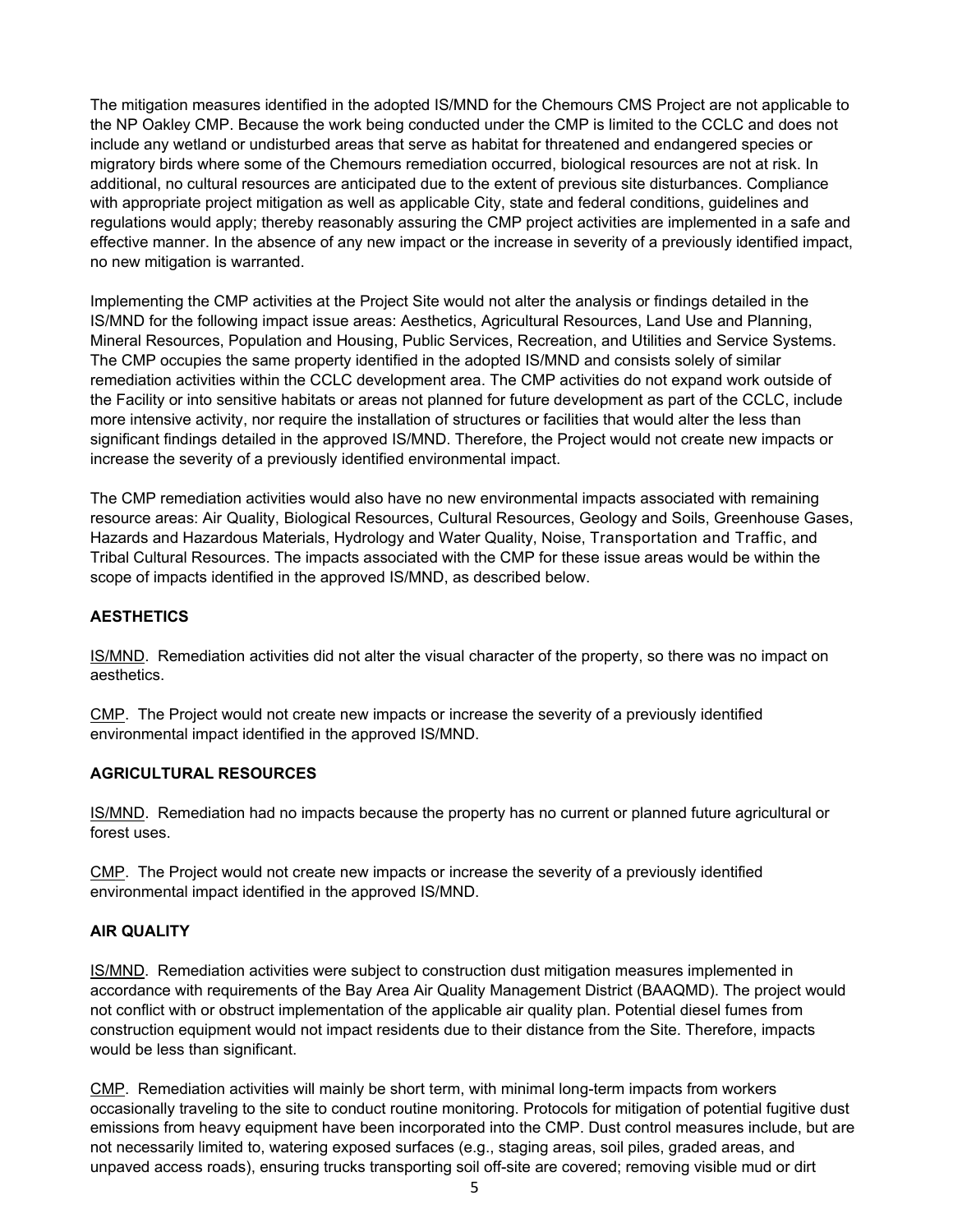track-out onto adjacent public roads using wet power vacuum street sweepers; limiting vehicle speeds on unpaved roads to 15 miles per hour (mph); limiting vehicle idling times; and monitoring wind speed to ensure dust control activities are sufficient, or stopping work if dust cannot be properly controlled. Based on the CMP activities being substantially similar to the work conducted under the approved IS/MND and the work being limited to the Project Site, no impact of greater severity would result from implementation of the CMP. Like the project addressed in the adopted IS/MND, impacts would remain less than significant.

### **BIOLOGICAL RESOURCES**

IS/MND. The Chemours CMS included dredging sediment, working in wetlands, and working in areas that may be occupied by special status species and migratory birds. Because special status species had potential to occur at the Site in remediation areas, several mitigation measures were implemented for avoidance and minimization of impacts on biological resources. Most significantly, the bulk of the remediation work was planned to occur between September 15 and March 1, outside of the nesting season for birds, to reduce the potential for any impacts on special status and migratory bird species. Chemours CMS biological resources impacts were considered less than significant with mitigation incorporated. No considerable contribution to cumulative impacts related to biological resources was anticipated.

CMP. Activities proposed in the CMP will have a lesser impact on biological resources than the Chemours CMS due to the location of the proposed remediation work; the area is in the southern portion of the property adjacent to the railroad and within the planned development footprint of the CLLC, and is not near wetland areas, habitat for special status species, or trees where migratory birds may roost or nest. CMP activities will have a lesser impact than those specified in the IS/MND and do not require the same type of mitigation measures based on the lack of habitat for the species of special concern and migratory birds that may have occurred in the areas of the Site impacted by the Chemours CMS. Therefore, based on the location and scope of CMP activities, impacts will be less than significant.

### **CULTURAL RESOURCES**

IS/MND. The presence of cultural resources was considered unlikely in the previously disturbed areas where soil and debris would be excavated under the Chemours CMS. No historical or cultural resources were identified at the Site or within a half-mile radius of the boundary in a 2004 survey. However, any unexpected discoveries (i.e., archaeological artifacts, paleontological deposits, or human remains) during work would have resulted in a stoppage of work to evaluate the discovery and consult with appropriate agencies.

CMP. CMP activities will occur in a previously disturbed area where no cultural resources are expected to be encountered. However, as under the Chemours CMS, work will be stopped in the event of an unexpected discovery. Because excavation is being conducted mainly within a disturbed area, the excavation required for the CMP will not create any additional impacts beyond what was presented in the MND.

### **GEOLOGY AND SOILS**

IS/MND. The previous remediation efforts included dredging of sediment, excavation of soil, backfilling, and installing dozens of monitoring wells. Work occurred over the course of two field seasons (Year 1 and Year 2). Some excavation locations extended into saturated groundwater and required dewatering; chemical amendments were also added to some excavated areas. No considerable contribution to cumulative impacts related to geology and soils was anticipated based on the planned activities.

CMP. Intrusive activities proposed in the CMP are limited to installing three groundwater monitoring wells in an area where wells have previously been installed and development of the CCLC is to be completed. CMP activities will be no more significant than those conducted under the IS/MND, and potential impacts would be less than significant.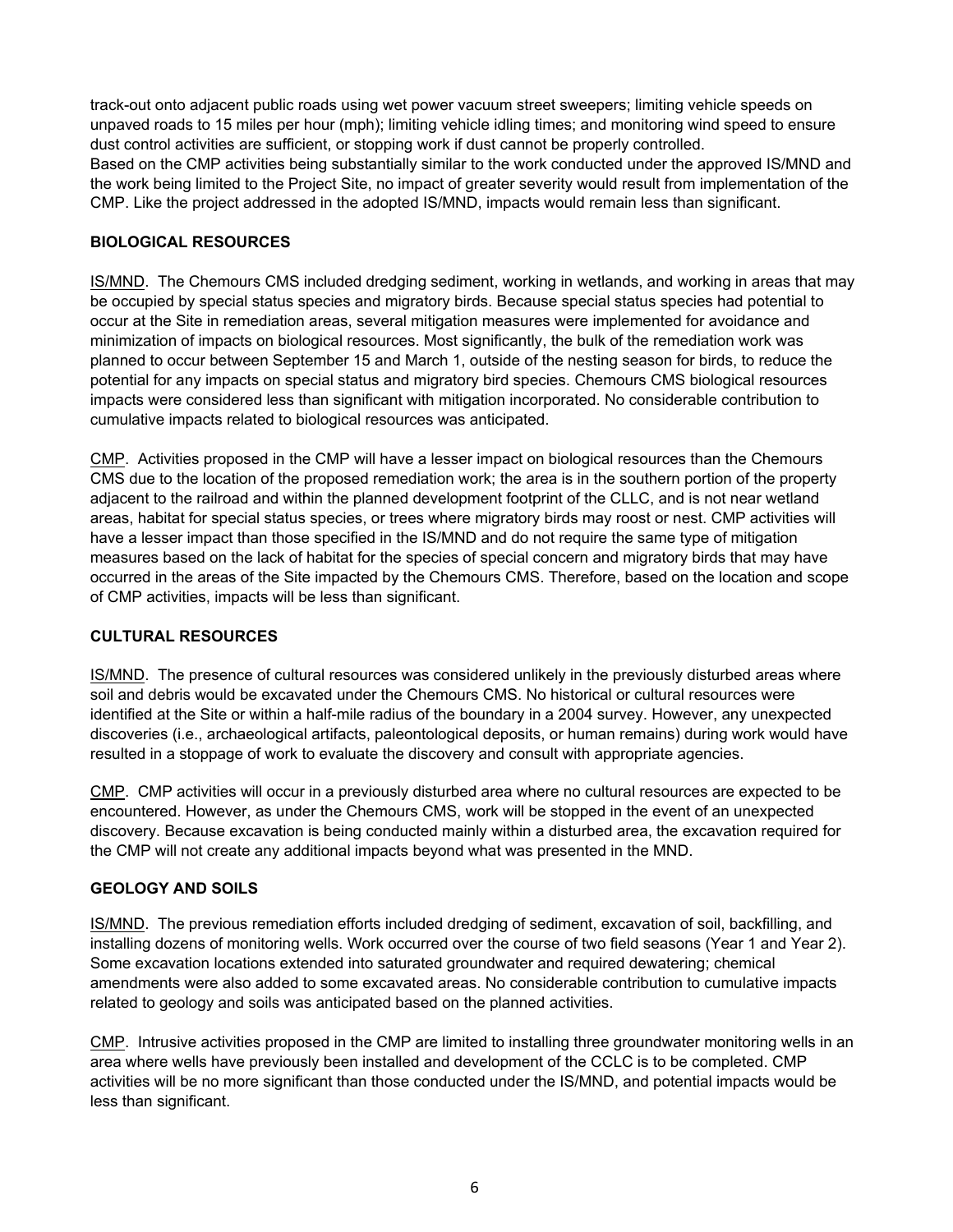## **GREENHOUSE GASES (GHGs)**

IS/MND. The Chemours CMS environmental analysis concluded the Project activities would not generate GHG emissions that would have a significant impact on the environment or conflict with any applicable plans, policies, or regulations, including GHG reduction actions/strategies of the BAAQMD. Thus, the Project would not conflict with any applicable plan, policy, or regulation of an agency adopted for the purpose of reducing emissions of GHGs, and impacts would be less than significant.

CMP. Activities proposed in the CMP would also not result in GHG emissions substantially different beyond those identified in the MND. GHG emissions from construction equipment will be temporary and limited. Therefore, potential impacts are considered less than significant.

### **HAZARDS AND HAZARDOUS MATERIALS**

IS/MND. All generated waste would be handled, treated (as necessary), and transported in accordance with federal, state, and local statutes and regulations. All generated waste would be treated (as necessary) and disposed of at licensed facilities permitted to accept the material as profiled in accordance with federal, state, and local statutes and regulations. Therefore, impacts associated with the Chemours CMS were characterized as less than significant.

CMP. The installation of groundwater monitoring wells is being conducted to protect human health and the environment. The remediation activities would be conducted by persons specifically trained for this manner of operation and would be conducted in accordance with the requirements established in the project-specific health and safety plan; therefore, no greater exposures to hazardous materials would result occur. Like the finding detailed in the approved IS/MND, impacts related to this issue would be less than significant. No increased severity of exposure would result from implementation of the CMP. The information presented in the CMP would not alter the impact findings for Hazardous and Hazardous Materials section of the IS/MND.

### **HYDROLOGY AND WATER QUALITY**

IS/MND. The Chemours CMS Project would improve groundwater and surface water quality within and downgradient of the project area over time. The IS/MND concluded the project activities would not violate water quality standards or waste discharge requirements during the temporary remedy implementation activities because project controls that eliminate or reduce potential water quality impacts were incorporated into the Project.

CMP. Best practices for containment of contaminated materials will be implemented during drilling and groundwater monitoring at the Project Site, protecting offsite areas and local storm water drains. Potential impacts are considered less than significant.

### **LAND USE AND PLANNING**

IS/MND. Remediation would have no impacts because the Chemours CMS Project area did not divide an established community, nor did it conflict with any applicable land use plan, policy, or regulation, nor any applicable habitat conservation plan or natural community conservation plan.

CMP. The Project would not create new impacts or increase the severity of a previously identified environmental impact identified in the approved IS/MND.

### **MINERAL RESOURCES**

IS/MND. Remediation had no impacts because no mineral resources were identified on the property and there was no excavation deeper than 15 feet below ground surface.

CMP. The Project would not create new impacts or increase the severity of a previously identified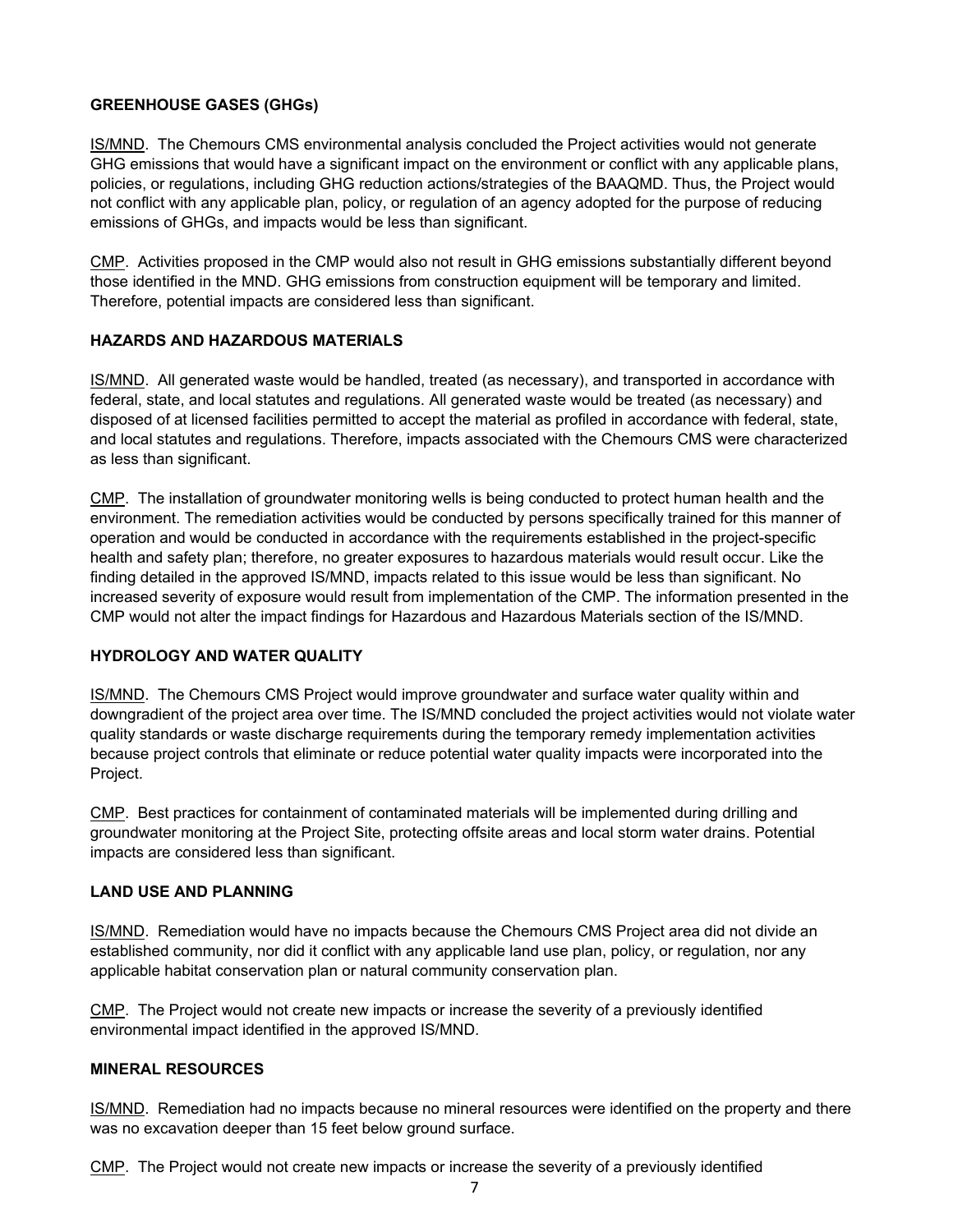environmental impact identified in the approved IS/MND.

### **NOISE**

IS/MND. The IS/MND concluded Project compliance with all noise requirements during construction and operation would not generate a substantial temporary or permanent increase in ambient noise levels. No considerable contribution to cumulative impacts related to noise was anticipated.

CMP. The CMP activities generating noise will be of limited duration and extent and will not occur within or adjacent to a residential development. Sources of noise will be the same as those identified in the IS/MND (heavy equipment). Worker exposure to noise will be controlled using engineering controls and personal protective equipment implemented in accordance with project-specific health and safety plans to ensure compliance with OSHA standards. Impacts associated with the project activities are considered less than significant.

### **POPULATION AND HOUSING**

IS/MND. Remediation activities would not impact population and housing.

CMP. The Project would not create new impacts or increase the severity of a previously identified environmental impact identified in the approved IS/MND.

### **PUBLIC SERVICES**

IS/MND. Remediation activities will not result in a change in the need for, or availability of, public services.

CMP. The Project would not create new impacts or increase the severity of a previously identified environmental impact identified in the approved IS/MND.

### **RECREATION**

IS/MND. Remediation activities would have no impact, as the remediation areas do not include recreational facilities, nor would project activities impact recreational areas, increase the demand for recreational facilities, or otherwise affect recreational facilities.

CMP. The Project would not create new impacts or increase the severity of a previously identified environmental impact identified in the approved IS/MND.

### **TRANSPORTATION AND TRAFFIC**

IS/MND. No considerable contribution to cumulative impacts related to transportation and traffic were identified given the limited number of vehicles and personnel necessary to implement Site remediation activities compared to the capacity of existing highways and local roads. The Site is served by major thoroughfares, including State Highway 160.

CMP. Potential short-term traffic impacts would be limited in duration and severity, with heavy equipment required only to install and repair or decommission the groundwater wells as needed. Potential impact is considered less than significant.

### **TRIBAL CULTURAL RESOURCES**

IS/MND. Although no Native American tribal cultural resources are known to occur within the Project Site, based on site- and Project-specific information, project controls will be implemented if tribal cultural resources are encountered during project activities.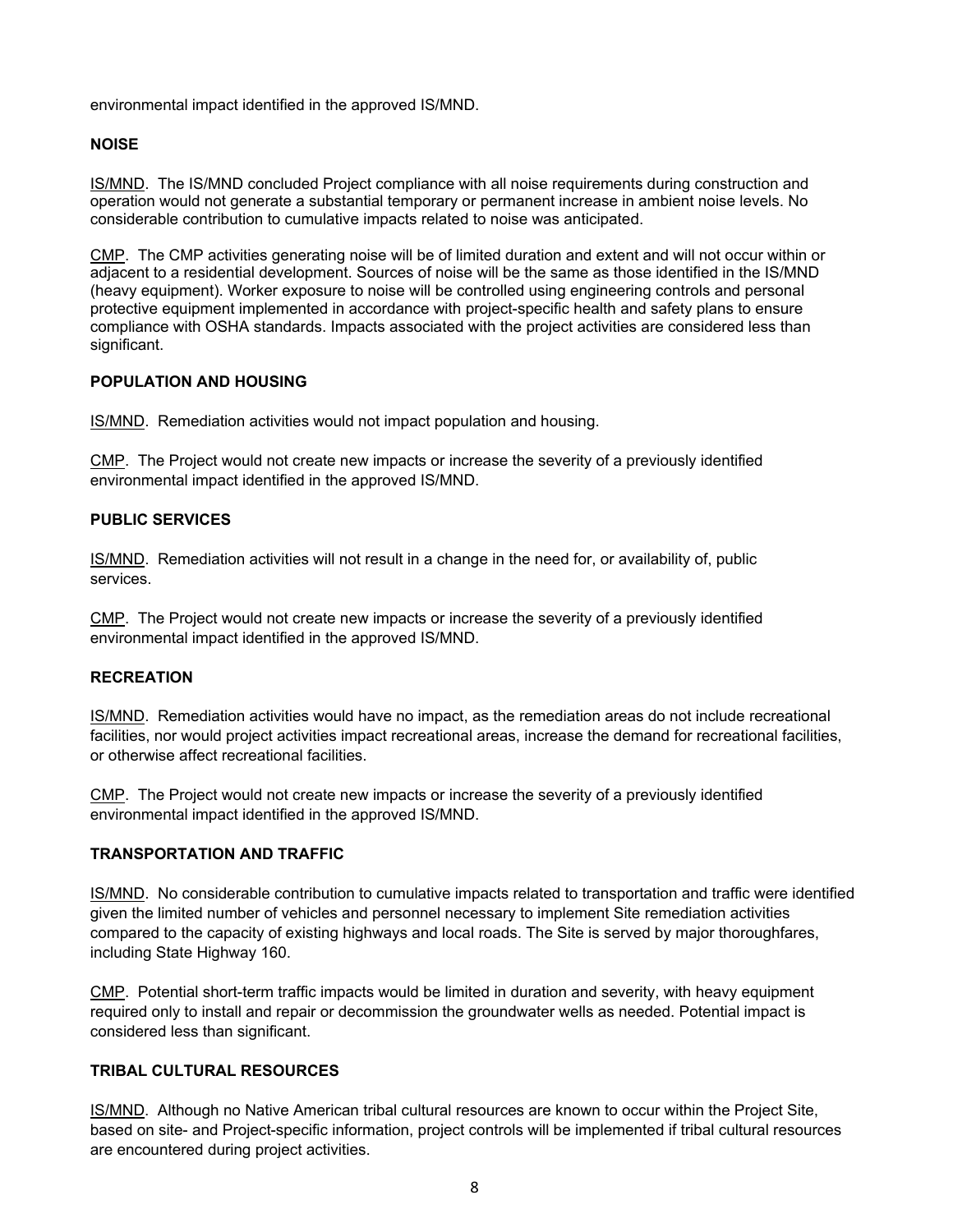CMP. CMP activities will comply with the project controls identified in the MND, as applicable. Because remediation is being conducted mainly within a disturbed area, the CMP will create no additional impacts beyond what was presented in the IS/MND.

# **UTILITIES AND SERVICE SYSTEMS/ENERGY**

IS/MND. Remediation activities would have no impact as they would not result in a change in the need for, or availability of, utilities and service systems. Energy impacts were not analyzed in the approved IS/MND because they were not on the State CEQA Guidelines Appendix G checklist until January 1, 2019, which was subsequent to the approval of the CMS.

CMP. The Project would not create new impacts or increase the severity of a previously identified environmental impact identified in the approved IS/MND. The installation and operation of groundwater wells would require typical energy resources associated with a commercial/industrial development.

### **WILDFIRE**

Wildfire impacts were not analyzed in the approved IS/MND because they were not on the State CEQA Guidelines Appendix G checklist until January 1, 2019, which was subsequent to the approval of the CMS. According to the CAL FIRE Hazard Severity Zone Map Local Responsible Area (LRA) (Recommended 1/2009) for Contra Costa County the Project Site is located within a Non-Very High Fire Hazard Severity Zone.

#### **ENVIRONMENTAL FINDING**

The 2018 approved IS/MND for the Chemours CMS was supported by detailed environmental analyses. The IS/MND underwent required public review. All public review comments were addressed prior to the approval of the project and approval of the IS/MND on June 29, 2018. The mitigation measures identified in the approved IS/MND for the Chemours CMS Project are not applicable to the NP Oakley CMP due to the location of the new proposed remediation activities. Compliance with appropriate project mitigation as well as applicable City, state and federal conditions, guidelines and regulations would apply; thereby reasonably assuring the CMP project activities are implemented in a safe and effective manner.

The planned remediation activities of the CMP will not cause a new significant impact or substantially increase the severity of a previously identified impact of the Chemours CMS. No new plans, policies, or regulations that would result in new significant environmental impacts or an increase in the severity of environmental impacts were identified. There have been no significant changes in circumstances that would involve new significant environmental effects or a substantial increase in the severity of previously identified significant effects. None of the "new information" conditions listed in CEQA Guidelines Section 15162[a][3] are present here to trigger the need for a subsequent EIR or negative declaration.

CEQA Guidelines Section 15164 states that "the lead agency or a responsible agency shall prepare an addendum to a previously certified EIR if some changes or additions are necessary but none of the conditions described in Section 15162 calling for preparation of a subsequent EIR have occurred." An addendum is appropriate for the CMP as the remediation activities at the Project Site are substantially similar to the Chemours CMS already assessed in the adopted IS/MND, is of limited scale and duration, and would not result in a new significant impact or increase the severity of a previously identified impact. As such, implementation of the CMP does not entail project changes warranting the preparation of a subsequent EIR or negative declaration.